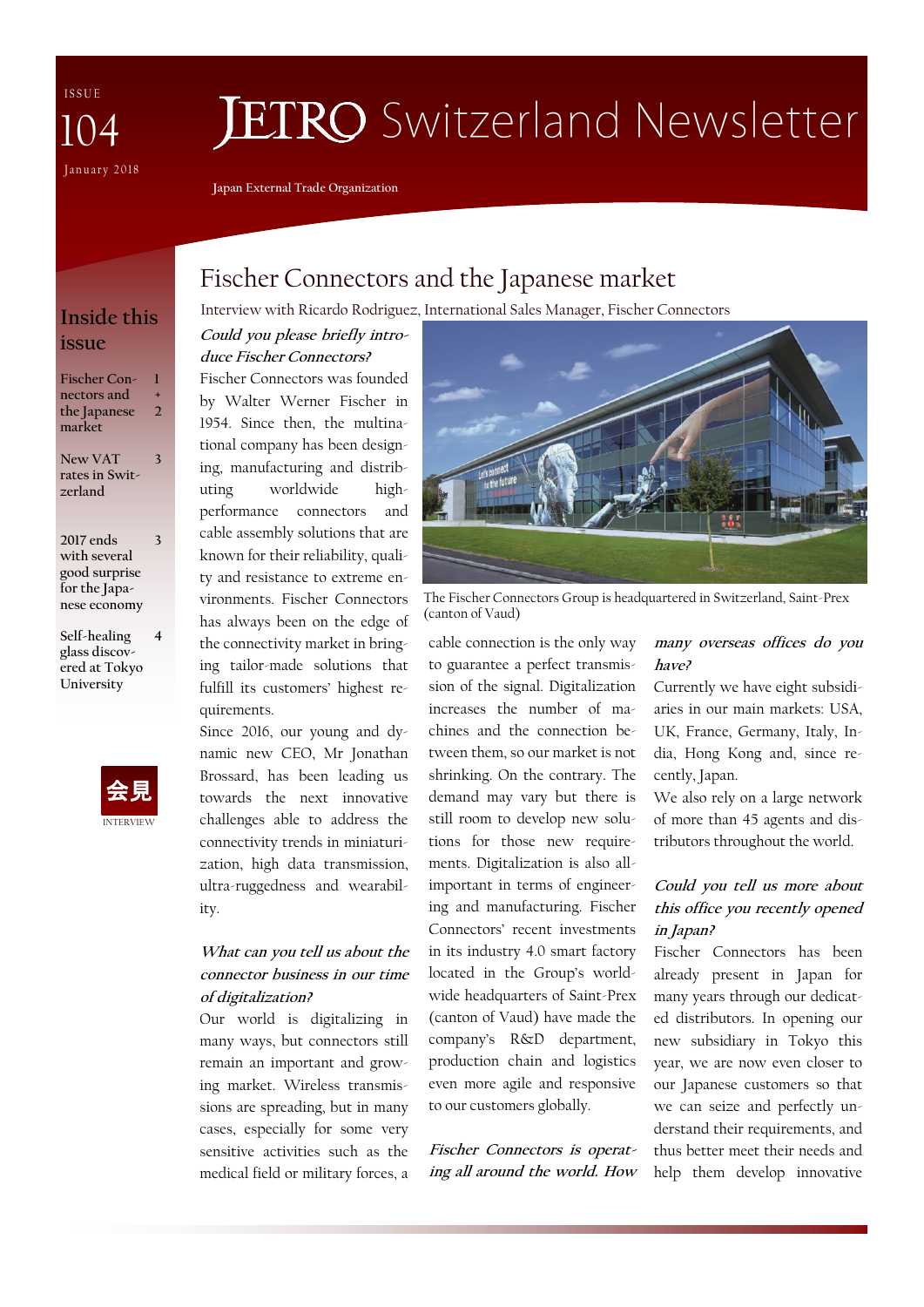### Fischer Connectors and the Japanese market

INTERVIEW

solutions even faster. Providing our customers with a direct engineering and technical support is a necessity for such a global company as Fischer Connectors, which wants to play a major role in the connectivity industry of the third world economy and a very innovative country like Japan.

#### **What were the reasons behind this decision?**

I have noticed during my latest visits to Japan that some of our key customers had a need for a closer relationship. Basically, they were asking for more regular visits and meetings to discuss their challenges and ask questions. Key customers looking for tailor-made solutions require a direct contact with their manufacturer. Moreover, Japanese customers value our expertise, precision Swiss-made products and breakthrough innovations, and especially the way we always strive to meet and exceed their expectations when it comes to product performance, on-time deliveries and responsive customer support.

#### **In your experience, is there any difference between the Japanese market and other markets?**

The Japanese market and Japanese customers are very demanding. It is important to build up a trustful relationship between both partners. It takes time and dedication to win this trust and be fully integrated into the Japanese market, and it's worth taking the time because the potential is huge. Our Japanese General Manager based in Tokyo has also all the experience,



Mr. Ricardo Rodriguez, International Sales Manager

expertise and the professional and cultural background we need to facilitate the implementation of our marketing & sales strategy in Japan.

#### **What challenges have you faced or are you still facing?**

At the moment, our first priority is to increase our visibility. We have already planned to participate in tradeshows to showcase our expertise and solutions in fields that require faultless quality such as defense & security, medical, robotics, unmanned systems vehicles (drones, UAVs), industrial, instrumentation, audiovisual, transportation and energy. For examples, we will be present at Medtec Japan in April 2018 and at Japan International Aerospace in November.

#### **How has JETRO been able to help you during the process in opening your subsidiary in Japan?** JETRO has been an important partner in all the phases of the project, from the definition of the requirements to the implementation of our Japanese office . What I highly appreciated in JETRO was the availability of its experts, who helped me to better understand Japan's regulatory system and business culture, as well as to expand our professional network.

#### **What are your feelings about this experience so far?**

It has been a great experience for me to kick-start this important business development, to be on the right track from the beginning and get the ball rolling. I would recommend any company willing to establish a subsidiary or a business in Japan to contact JETRO and benefit from their expertise.

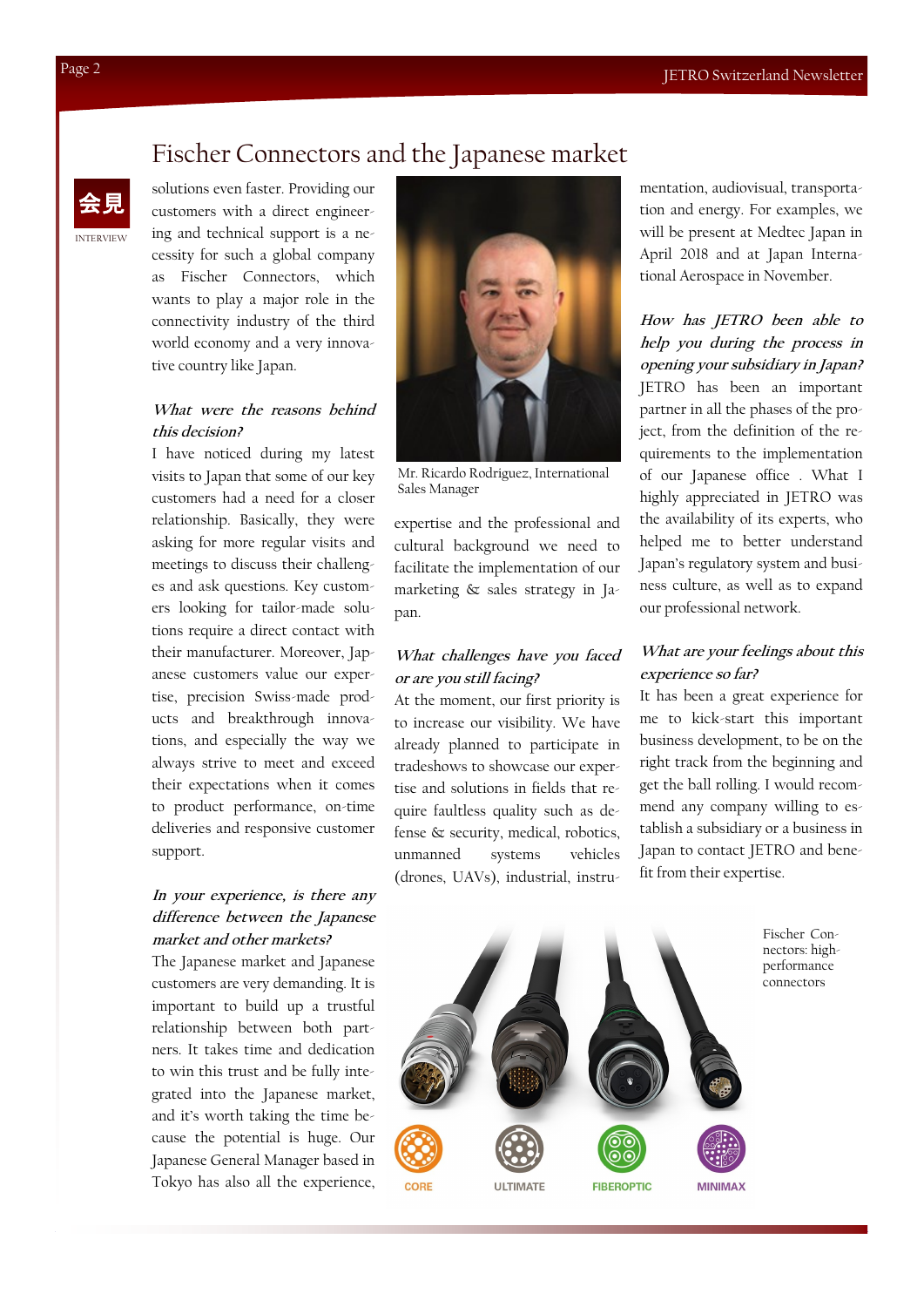#### New VAT rates in Switzerland

Since January  $1<sup>st</sup>$ , the tax on added value (VAT) has decreased in Switzerland. Until last year, the country used to have three rates: the normal 8% rate, a 3.8% special rate for accommodations and a 2.5% reduced rate. Those rates were chosen by the people through a vote in 2011. They were fixed on a temporary basis, in order to refund disability insurance. Since 2011, two federal projects asked for an increase of the VAT starting in January 2018. The two projects were a refund of the infrastructure found and a refund of the state pension (1st pillar). With those two projects, the temporary rates we had until the end of the year should have become permanent. Because Swiss people refused the pension reform in September 2017, the VAT rates are partially going to decrease. The normal rate and accommodation rate are going to decrease to 7.7% and 3.7%. The reduced rate remains unchanged.

The impact of this change remains difficult to predict. On one hand, companies and customers could

benefit from this decrease, even if for small purchases the difference will be very little. On the other hand, this change comes with an administrative cost for companies, because they will have to adapt all of their accounting system and invoices.

Finally, this decrease will not last. There is a general agreement in the Parliament to refund the pension fund with an increase of the VAT, as planned before.

| Evolution of the VAT rates in Switzerland                                                                                            | Normal  | Accom, services | Reduced |
|--------------------------------------------------------------------------------------------------------------------------------------|---------|-----------------|---------|
| As of 1 January 2018<br>(VAT rate increase FERI)                                                                                     | $7.7\%$ | $3.7\%$         | $2.5\%$ |
| 1 January 2011<br>VAT rate increase in favor of the Disability Insurance [DI] limited until 31.12.2017                               | 8.0%    | $3.8\%$         | 2.5%    |
| 1 January 2001<br>Implementation of the VAT Act; VAT rate increase for the financing of the Large-<br>Scale Railway Projects [FinoV] | $7.6\%$ | $3.6\%$         | $2.4\%$ |
| 1 January 1999<br>VAT rate increase in favor for the Old Age and Survivors' Insurance [OASI] and<br>the Disability Insurance [DI]    | $7.5\%$ | 3.5%            | 2.3%    |
| 11 October 1996<br>Introduction of the special rate for accommodation services                                                       | $6.5\%$ | $3.0\%$         | $2.0\%$ |
| 1 January 1995<br>VAT Ordinance                                                                                                      | $6.5\%$ |                 | $2.0\%$ |

Source: Federal Administration

## 2017 ends with several good surprises for the Japanese economy

Having decreased to 2.7% in November, the unemployment rate has surprisingly reached a level that it has not reached during the last 25 years.

The Bank of Japan confirms that being stably under 3% for months, the Japanese economy is virtually in full employment. Other figures have also surprised the market as better than expected. Household consumption also improved, with a 1.7% increase in November. Representing around 60% of GDP, domestic consumption is a key point for the recovery of the Japanese economy. The government is stimulating the demand through Abenomics, but households should eventually take over. In order to stimulate the demand, Prime-Minister Abe asked companies to end with the deflationist spirit and offer at least 3% salary increases. Last but not least, the Japanese inflation rate increased to 0.9% instead of 0.8% before. Even if most of this increase is due to the energy price increase, it was still a good surprise for the market that expected it to remain stable.